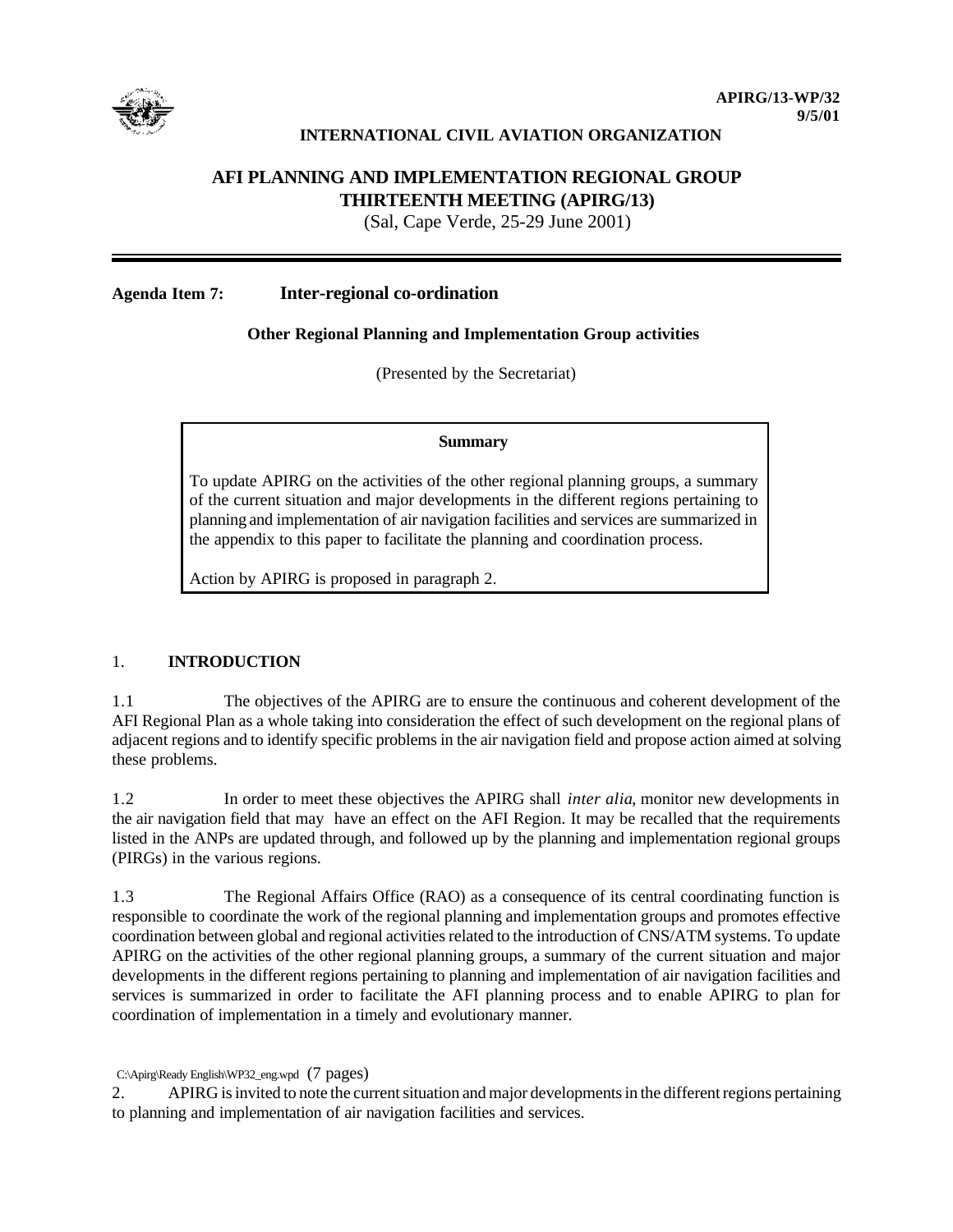#### 2.1 **SIXTH MEETING OF THE MIDDLE EAST AIR NAVIGATION PLANNING AND IMPLEMENTATION REGIONAL GROUP (MIDANPIRG/6, 10-14 SEPTEMBER 1999)**

- 1) A target date of 2003 has been set for the implementation of reduced vertical separation minima in the Middle East airspace; prior approval of an amendment to the Regional Supplementary Procedures is required.
- 2) The guidance principles for the ground element in the aeronautical telecommunication network transition has been prepared.
- 3) The Middle East Basic Air Navigation Plan and the Facilities and Services Implementation Document are scheduled for finalization by the first quarter of 2001; it will subsequently go through an approval process requiring an amendment to the regional plan.
- 4) The Middle East Regional Plan for CNS/ATM Systems has been reviewed, updated and harmonized with the format of the *Global Air Navigation Plan for CNS/ATM Systems* (Doc 9750).
- 5) The terms of reference of the MIDANPIRG have been revised, in light of ALLPIRG Conclusion 3/7, to include financial and environmental considerations.
- 6) The carriage of aircraft collision avoidance systems II in the Middle East Region has been made mandatory effective 1 July 2001; this date is earlier than the global date of 1 January 2003.
- 7) A list of priority routes in the Middle East Region has been drawn up for the introduction of required navigation performance 5 effective 22 March 2001; and
- 8) The shortcomings and deficiencies of the Middle East Region were reviewed and addressed as a part of its work programme.

# 2.2 **TENTH MEETING OF THE ASIA/PACIFIC AIR NAVIGATION PLANNING AND IMPLEMENTATION REGIONAL GROUP (APANPIRG/10 - 30 AUGUST - 3 SEPTEMBER 1999)**

- 1) A target date of 24 February 2000 has been set for RVSM implementation in the Pacific airspace, prior approval of an amendment to the Regional Supplementary Procedures is required.
- 2) The guidance material for the ground element in the aeronautical telecommunication network (ATN) transition has been prepared.
- 3) RNAV route UM 501 (Phuket, Thailand to Bubaneswar, India) has been implemented with effect from 1 October 1999.
- 4) The Asia/Pacific Basic ANP and FASID are in the process of completion.
- 5 ) A special meeting of the Asia/Pacific Area Traffic Forecasting Group is proposed to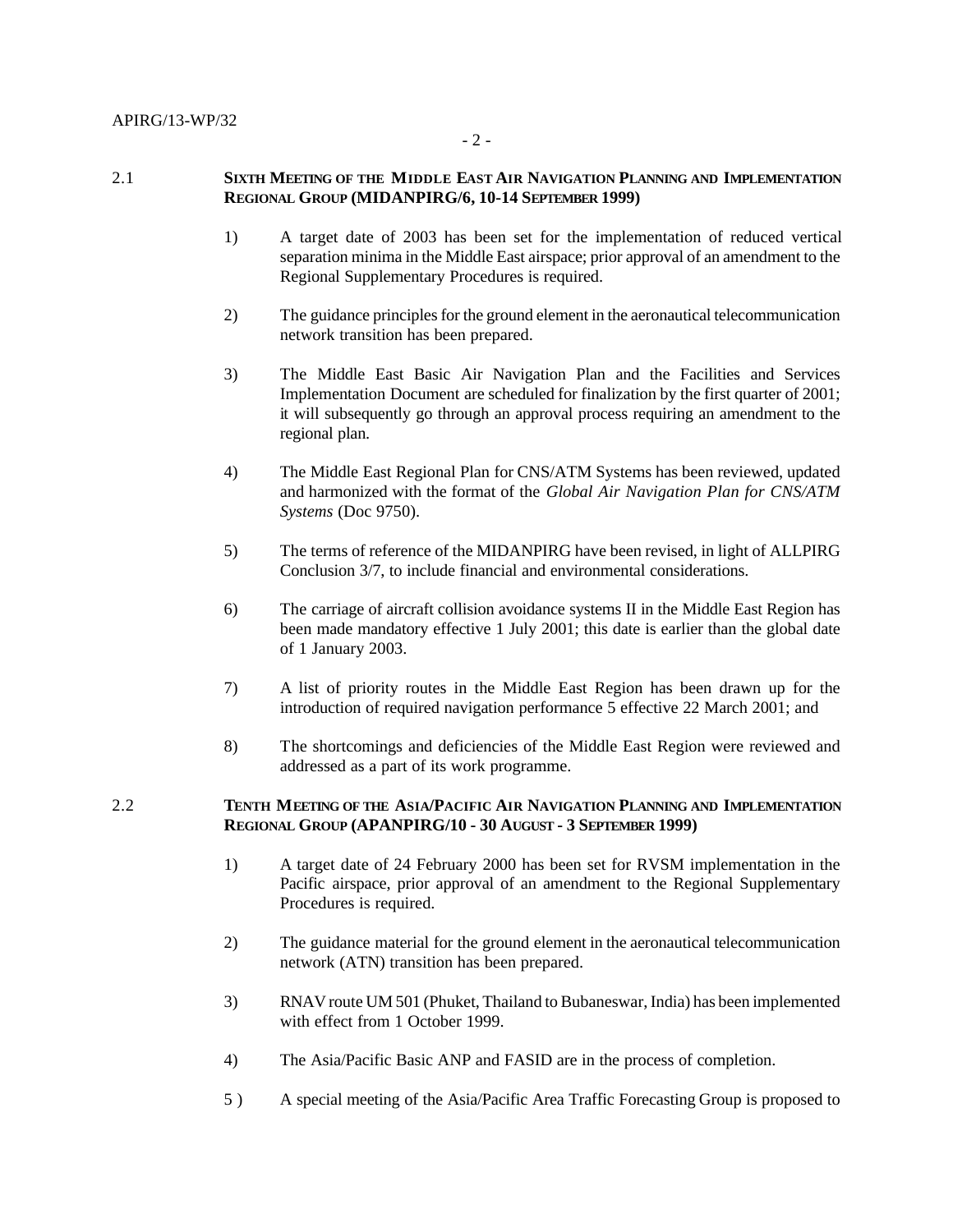be scheduled in the year 2000 in order to focus on the development of traffic forecasts for the nine major traffic flows and to assist the APANPIRG with the development of business cases for CNS/ATM systems implementation, as required.

- 6) The Asia/Pacific Regional Plan for CNS/ATM Systems has been further reviewed, updated and harmonized with the format of the *Global Air Navigation Plan for CNS/ATM Systems*.
- 7) The Y2K contingency planning document for the Asia/Pacific Regions has been developed.
- 8) A business task force has been established to develop a framework for the business case studies of various options in the implementation of air navigation facilities in the regions; and
- 9) The shortcomings and deficiencies of the Asia/Pacific Regions were reviewed and addressed as a part of its work programme.

## 2.3 **NINTH MEETING OF THE CAR/SAM REGIONAL PLANNING AND IMPLEMENTATION GROUP (GREPECAS/9, 7 - 12 AUGUST 2000)**

- 1) Concerning the interconnection of digital networks, GREPECAS/9 recommended (Conclusion 9/1) that the Regional Offices proceed with the organization of informal meetings in order to coordinate the solutions for the interconnection of such networks in the CAR/SAM Regions. Likewise it was recommended (Conclusion 9/2) that ALLPIRG draw the attention to the PIRGs concerning the need to coordinate the implementation of inter-regional requirements particularly those to be met through the digital networks.
- 2) The meeting agreed to transfer responsibility for high level SIGWX forecasts (SWH) from Brasilia and Buenos Aires RAFCs to Washington WAFC.
- 3) Considering preliminary results of the first phase of COM/MET Special Implementation Project (SIP) for the SAM Region, it was suggested that a similar SIP should be carried out in the CAR Region.
- 4) To improve coordination of efforts between involved organizations to give a quick response to volcanic hazards in CAR/SAM Region as well as SIGMET messages which are not yet sufficient and continue to be prepared with errors, Conclusion 9/8 was formulated. Progress in this regard was made by Buenos Aires VAAC by implementing a computer volcanic ash trajectory/dispersion model, providing adequate advisory information for MWOs and ACCs under its responsibility.
- 5) In view of problems related to training and sufficient human resources in the MET area, urgent need to implement GREPECAS Conclusion 8/29 regarding CAR/SAM regional cooperation project on MET training was recognized.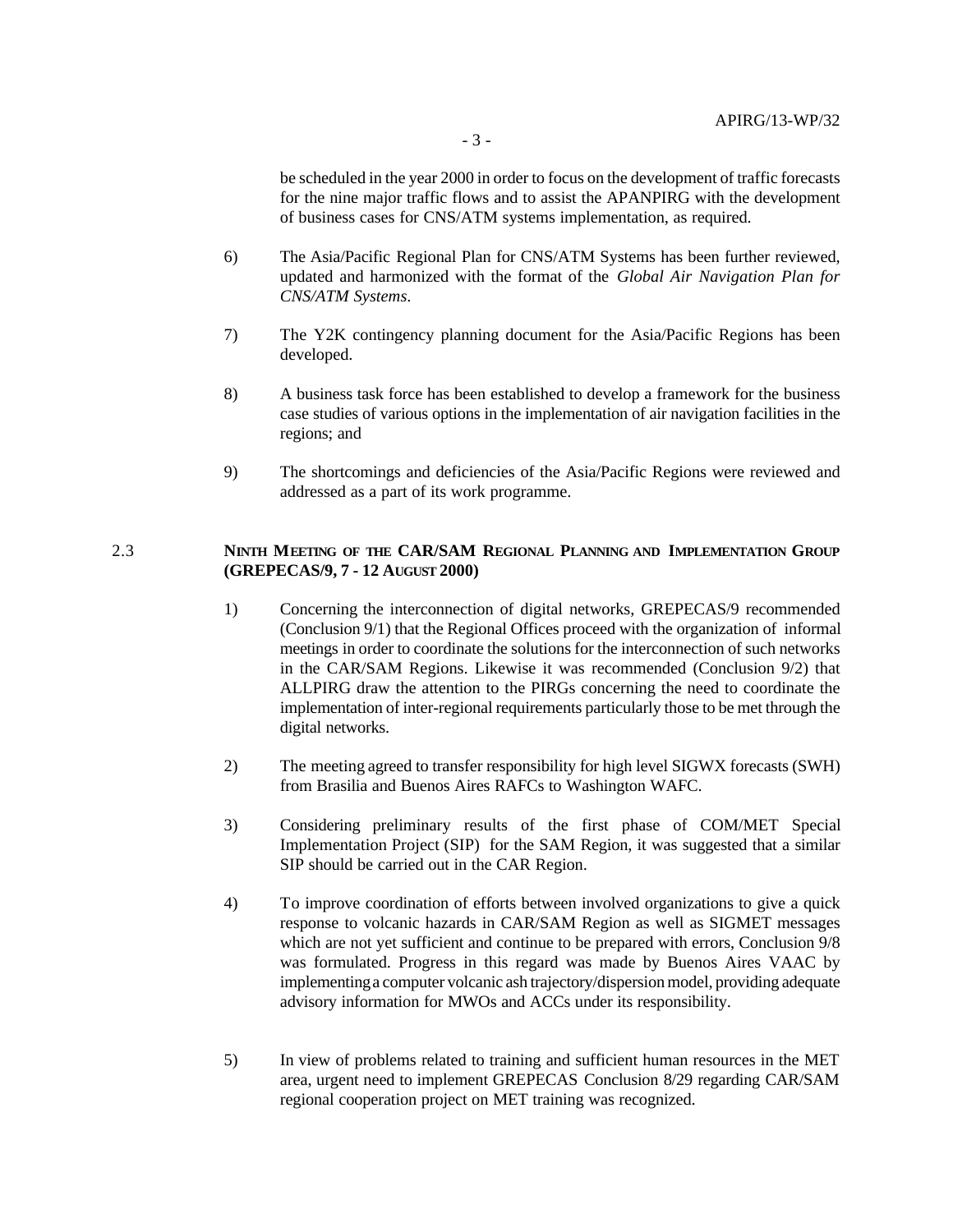- 6) The group was informed of the results of the fifth CNS/ATM/IC/SG Meeting, considering the following subjects: human resources and training, institutional aspects, regional GNSS augmentation, RNAV trial routes and Eastern Caribbean CNS/ATM Systems´Transition Plan. Conclusion 9/14 to promote the participation of CAR/SAM
- 7) April 2001 and January 2002 were established as tentative dates for the implementation of the RNAV/RNP 10 route network and RVSM in the EUR/SAM corridor, under coordination with all involved parties.

experts in worldwide technical meeting and Conclusion 9/15 to amend the CAR/SAM

- 8) Under CAR/SAM Project RLA/98/003, main traffic flows are being studied identifying future operational requirements, proposing technical and operational solutions and performing the associated cost-benefit and sensitivity analyses, regarding the introduction of new CNS/ATM systems.
- 9) The shortcomings and deficiencies of the CAR/SAM Regions were reviewed and addressed as a part of its work programme.
- 10) With the purpose of achieving more efficiency, dynamism and improve the group´s methods, GREPECAS was restructured, including among its subsidiary bodies an Air Safety Board, an Administration Coordination Group, as well as AERMET, AGA/AOP, AIS/MAP, ATM/CNS and Human Resources subgroups. In such sense, terms of reference and work programmes for GREPECAS and its subsidiary bodies were developed, formulating Decision 9/20 in order to formalize adoption of new structure.

#### 2.4 **FORTY-FIRST MEETING OF THE EUROPEAN AIR NAVIGATION PLANNING GROUP (EANPG/41, 29 NOVEMBER TO 2 DECEMBER 1999)**

- 1) When reviewing the progress made on the development of ICAO regional provisions on "New Procedures" and "SIRO", the EANPG welcomed the pro-active work plan established by the ANC on the matter. The group also underlined the need for closer coordination between the ANC and PIRGs on regional developments and initiatives to increase capacity in airports and airspace.
- 2) The All Weather Operations Group was presented with progress made and adopted conclusions which set courses of action on the following issues: ILS/VOR/FM compatibility; availability, certification and implementation of multi-mode receivers (MMR) impact of ILS/VOR/FM broadcast compatibility on State aircraft within the European Region; development of ICAO regional provisions on "Building Restricted Area"; on "Low Visibility Procedures", and on "Certification"; the "Road-Map for All Weather Operations in the European Region of ICAO" and the development of ICAO regional provisions for the planning of all weather operations; planning of radio navigation aids; and use of navaids outside designated operational coverage (DOC).
- 3) The meeting was presented with progress made by the SADISOPSG and the METG

FASID were formulated.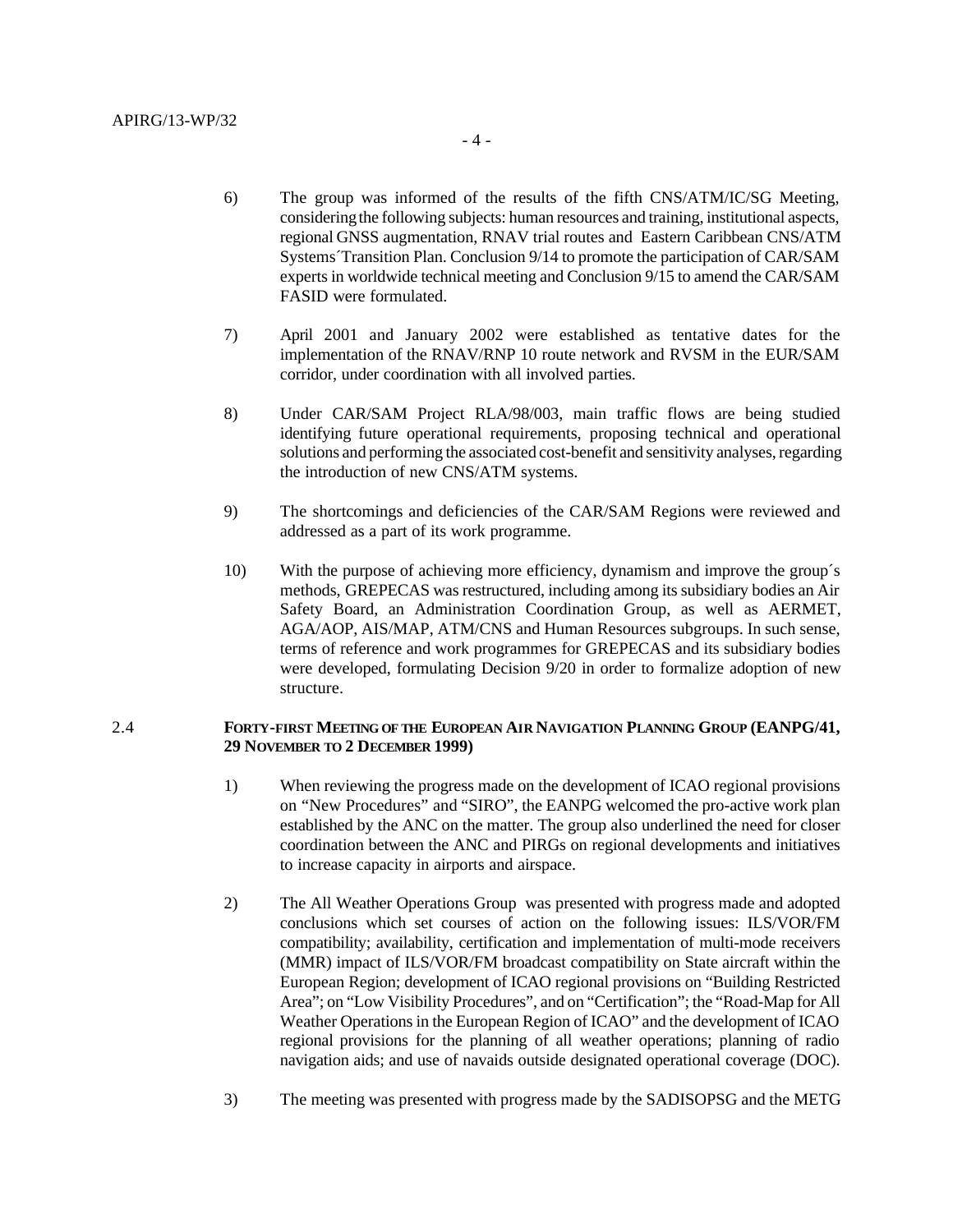and, in particular, on the SADIS financing issue. In the context of its discussions, the meeting addressed and drew up conclusions for action on the following issues: SADIS operational focal point in user States; nomination of a new member of the SADISOPSG; dissemination of tropical cyclone advisories (WT) via AFS in the EUR Region;SADIS strategic assessment tables;requirements for a new SIGWX chart for polar routes; harmonization of the access to AIS and MET information relating to preflight planning; review of volcanic ash warning and advisory procedures; meteorological data for aerodrome operations; and SADIS financing issues\**(\* - matter has been documented for further review by the Council)* ICAO to consider developing a uniform policy for the use of the Internet.

- 4) The group was informed of actions taken concerning the cost recovery of SADIS, based on EANPG Conclusions 40/29 and 40/30. On the basis of this information, the group expressed its serious concern about the future availability of SADIS, regarding the existing funding via the voluntary cost recovery scheme, as this did not provide a sufficiently stable basis for the ongoing provision of this vital system. It was recognized that in some States the MET services and airlines were using SADIS as the only incoming communication link available for OPMET data.
- 5) The group reviewed the work of the EANPG Aeronautical Fixed Services Group (AFSG), Frequency Management Group (FMG) and Meteorological Communications Group (MOTNEG) and developed conclusions for action in the following areas:• spectrum requirements; aviation involvement in national preparations for ITU conference; and SADIS two-way very small aperture terminal (V-SAT) in Moscow.
- 6) EANPG noted with satisfaction that the development of documents related to EANPG Working Group for Air Traffic Management in the Eastern Part of the ICAO EUR Region, including Middle Asia (GATE), Strategic ATM Planning (SAP) and ATM Training Needs in the Eastern part of the ICAO EUR Region had been completed and distributed.
- 7) EANPG was informed of the continued efforts of the meeting for the Planning and Coordination of Implementation of ATS Routes through the Airspace of the Eastern Part of the ICAO EUR Region, including Middle Asia (TARTAR), aimed at the establishment of more permanent and stable ATS route planning machinery for their area of responsibility.
- 8) The ICAO ATS/ATFM Coordination Meeting Europe East and Middle Asia (FLOE) in reviewing the activities of the ICAO ATS/ATFM Coordination Meeting, noted with particular attention that an initiative has been taken at the FLOE/22 Meeting to carry out initial feasibility studies regarding the establishment of a common upper flight information region (UIR) in the airspace over part of the Baltic Sea area, and that the first results of these studies would be available in February 2000.
- 9) The group reviewed a draft European Regional Air Navigation Strategy and agreed that it be used as the guidelines for all CNS/ATM transition planning in the European Region.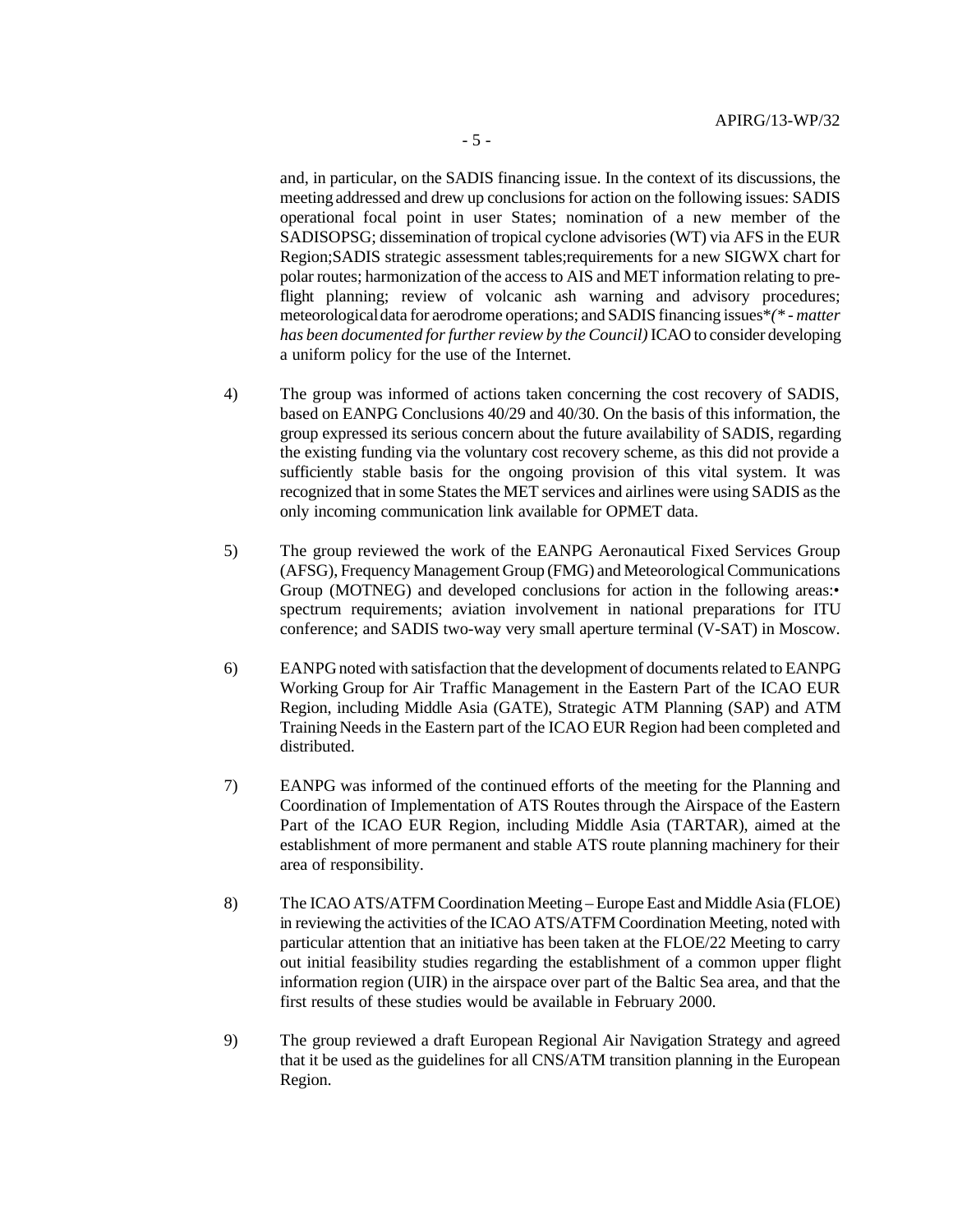- 10) The group noted the outcome of and follow-up action taken by the Council of ICAO on the third meeting of the ALLPIRG/Advisory Group. The EANPG recognized the value of the ALLPIRG conclusions relative to its own work programme. Referring to Conclusion 3/7 of ALLPIRG calling for a revision of terms of reference of regional planning groups so as to include cost/benefit aspects of regional air navigation planning, the group was of the view that the current terms of reference of the EANPG adequately covered this matter and did not require a modification of the current terms of reference of the EANPG.
- 11) With regards to the Implementation of reduced vertical separation minimum (RVSM) in the EUR Region, the group was presented with the draft proposal developed by ICAO and EUROCONTROL for the amendment to the EUR SUPPs that addressed the operational procedures requirements for RVSM implementation. The group was also informed that some States were studying the possibility of implementing RVSM prior to the programme date of 24 January 2002.
- 12) The group noted progress reports on the preparations by ICAO and EUROCONTROL for the forthcoming ITU World Radio Conference (WRC-2000, Istanbul, May 2000). States had been urged to include aeronautical communications experts in their national delegation to the conference so as to fully defend the civil aviation requirements. The EANPG emphasized and confirmed the seriousness of the situation and again urged States, as well as ICAO and its Secretariat, to spare no effort in defending the aeronautical position at WRC-2000.
- 13) Pursuant to EANPG Conclusion 40/58, the group noted the progress achieved by the ICAO Secretariat and EUROCONTROL on the subject of developing a new methodology (alphanumeric codes) for the naming of tactical way-points in the terminal control areas (TMAs) in order to improve the efficiency and management of ATS routes and associated way-points within TMAs.
- 14) The EANPG was presented with a proof version of the *Air Navigation Plan – European Region* (EUR ANP) (ICAO Doc 7754) in its new format, split into the Basic ANP and the Facilities and Services Implementation Document (FASID). In reviewing the document, it was confirmed that its contents were based on Amendment No. 24 to the EUR ANP and did not introduce any modifications of substance. Processing of proposals for amendment was therefore not necessary since the material had already been approved by Council. The EANPG emphasized and stressed the need for ICAO to maintain these ANP/FASID documents in a fully updated condition and not allow it to deteriorate.
- 15) The EANPG was provided with a review and the last information regarding the year 2000 development programme at both the global and regional levels. At the global level, in collaboration with, *inter alia*, the International Air Transport Association (IATA) and Airports Council International (ACI), ICAO had developed a comprehensive action plan to address the Y2K problem. At the regional level, the group noted a very high degree of awareness and preparedness within the European civil aviation community.